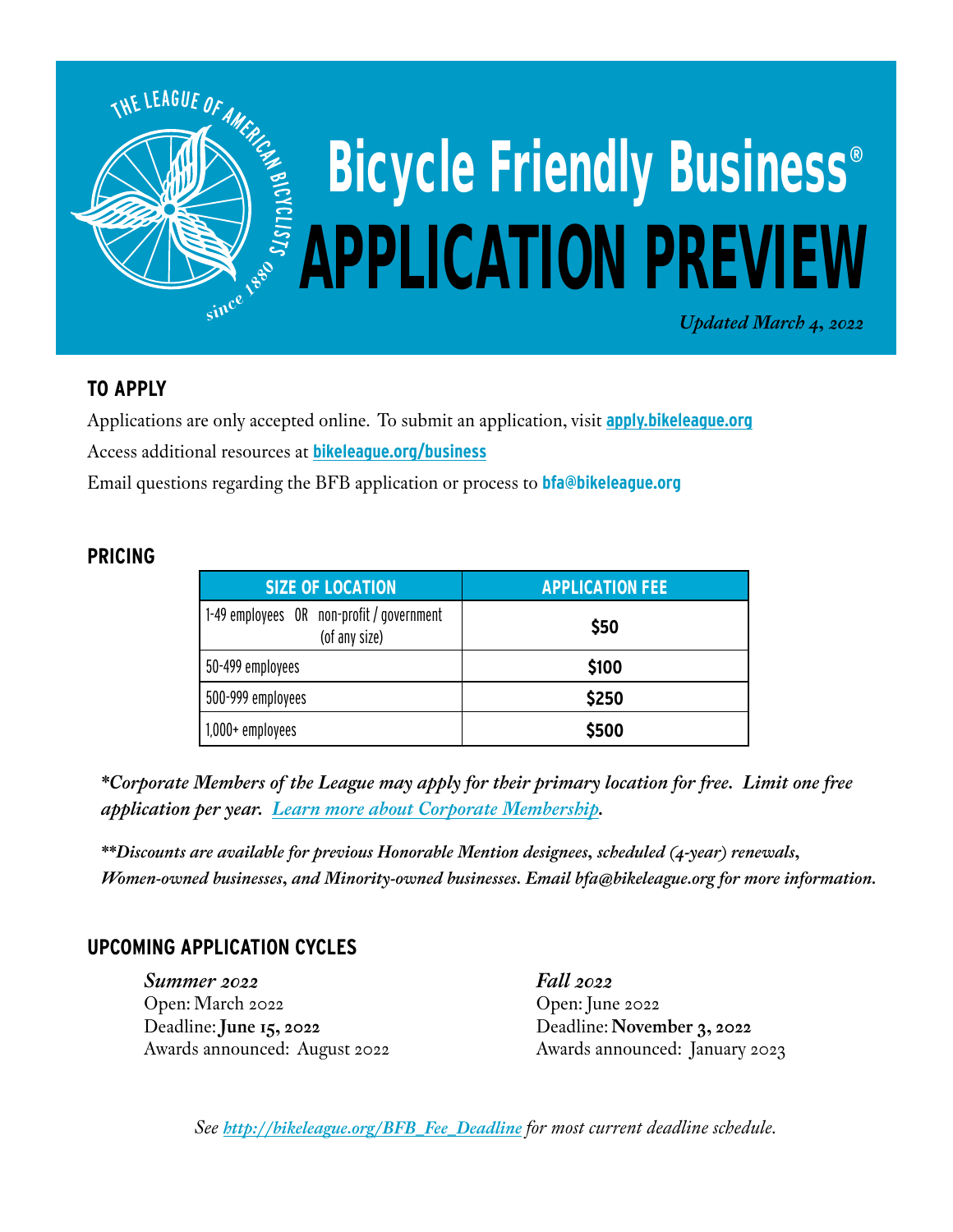# **APPLICATION TIPS**

» *There is no one-size-fits-all equation for a Bicycle Friendly Business.* The conditions that make your business unique -- age, size, industry, location -- are important when determining how you can best encourage and support bicycling, and will be taken into consideration when we review your application. Be sure to help us fully understand your business by providing a thorough picture of who you are and what you do.

» *Your goal should not be to check every box on this application.* Instead, aim to check at least one box in every section. We've provided a comprehensive menu of all the ways your business can be bicycle-friendly, and some options are more valuable than others, but we don't expect any business to do everything on the list. In fact, some things are impossible for certain businesses (like customer discounts, if you're not a retail business), so don't sweat the items that don't apply to you.

» *Unless a question specifically asks about future plans, only check boxes for things you're currently doing.*  Businesses who inflate their points by checking boxes for things they plan to do are doing themselves a disservice: if we can't get a clear sense of where you are now, our feedback won't cover all the things we'd recommend if we had the full picture. It also means that when you renew, if you didn't follow through on your plans, you might backslide and move down in award levels. No one wants that! If you're a new business and all you have are plans, consider waiting a year before you apply to the BFB program.

» *If you're doing something that isn't listed, or goes above and beyond any of the options, please tell us!* Use the bonus point questions at the end of each 'E' section and the 'Final Overview' section at the end of the application to give us more details. This not only helps us to better understand your business, it also helps improve the program by identifying new trends and best practices.

» *Don't be shy to tell us about your weaknesses.* This gives us a more accurate snapshot of your business, and displays that you are critically evaluating the business's internal efforts, which is an important component of the final 'E', Evaluation & Planning. We will encourage you to continue to improve no matter what, but we love to see you demonstrate that you already have an understanding of how the business can keep working toward bicycle-friendliness.

» *After the BFB application deadline passes,* the League will email you a survey link to distribute within your business, so that we can hear directly from employees (and, if appropriate, customers, guests, and/or the general public) about their bicycling experiences at your business. The League will also reach out directly to local bike advocates in your area for their input. Your submitted application, and this local input, will be reviewed by a national team of experts. Awards are normally announced 2-3 months after each deadline, and local survey input will be included anonymously in your feedback materials.

*Please note this document is a preview only. Applications must be submitted through the online form, available at [apply.bikeleague.org.](http://apply.bikeleague.org)*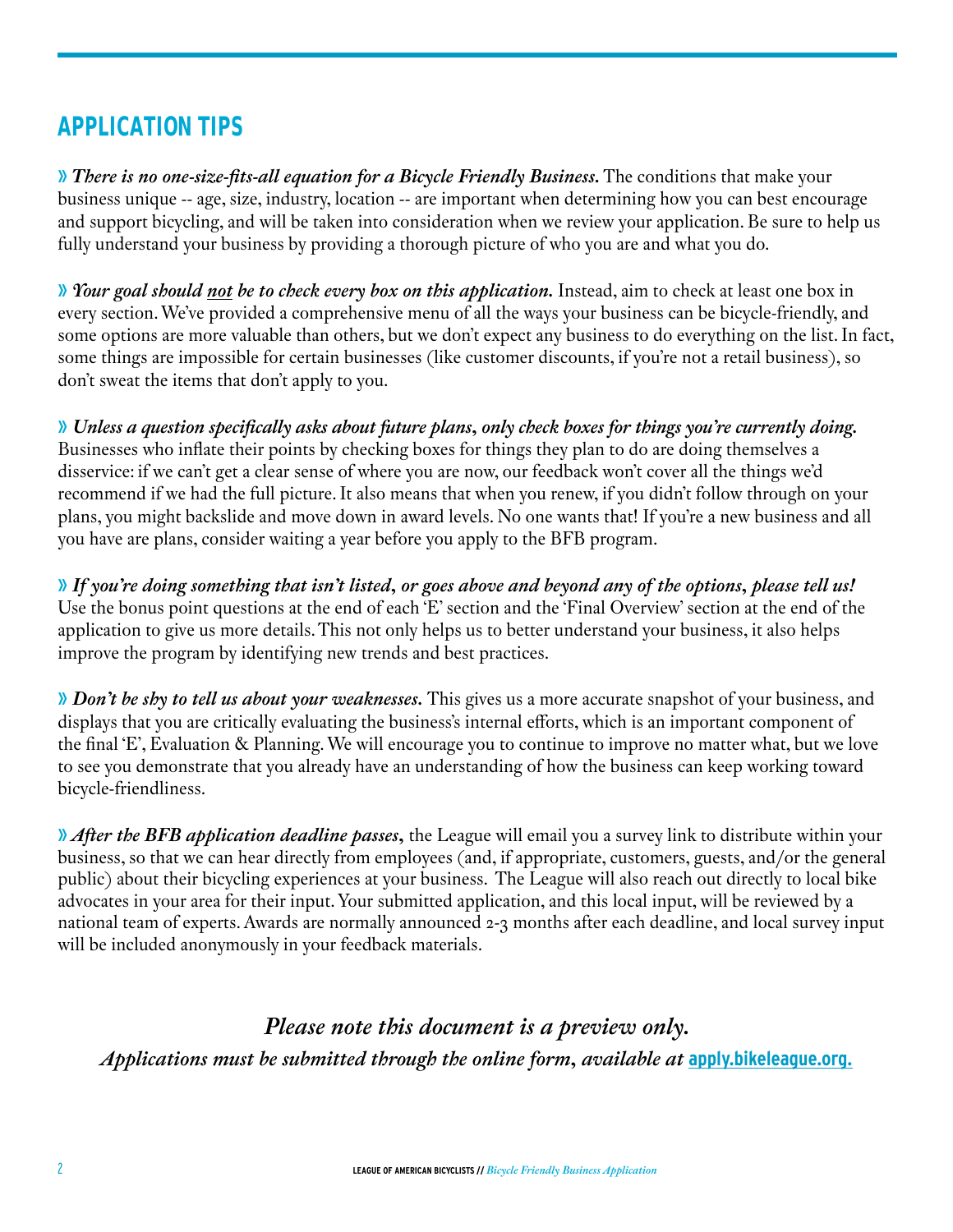# APPLICATION CONTENT

| » APPLICATION INTRO                                | 4  |
|----------------------------------------------------|----|
| » APPLICANT PROFILE                                | 4  |
| » BUSINESS PROFILE                                 | 5  |
| » ENGINEERING                                      | 7  |
| » LOCATION & ACCESSIBILITY                         |    |
| » ADVOCACY FOR BETTER ACCESS                       |    |
| » BIKE PARKING                                     |    |
| » END-OF-TRIP FACILITIES                           | 8  |
| » EQUITY & INCLUSION THROUGH ENGINEERING           | 8  |
| » ENGINEERING BONUS POINTS                         | 8  |
| » ENCOURAGEMENT                                    | 9  |
| » INCENTIVES & BENEFITS                            | 9  |
| » BIKE SHARE                                       | 9  |
| » BICYCLE CULTURE, SUPPORT & PROMOTION             | 10 |
| » EQUITY & INCLUSION THROUGH ENCOURAGEMENT         | 13 |
| » ENCOURAGEMENT BONUS POINTS                       | 13 |
| » EDUCATION                                        | 13 |
| » CLASSES                                          | 13 |
| » EDUCATIONAL OUTLETS                              | 14 |
| » EDUCATION CONTENT                                | 14 |
| » PROFESSIONAL DEVELOPMENT                         | 15 |
| » EQUITY & INCLUSION THROUGH EDUCATION             | 15 |
| » EDUCATION BONUS POINTS                           | 15 |
| » EVALUATION & PLANNING                            | 16 |
| » METRICS & GOALS                                  | 16 |
| » DEDICATED STAFF                                  | 17 |
| » POLICIES & PLANS                                 | 17 |
| » EQUITY & INCLUSION THROUGH EVALUATION & PLANNING | 18 |
| » EVALUATION & PLANNING BONUS POINTS               | 18 |
| » FINAL OVERVIEW                                   | 19 |
| » SUPPLEMENTARY MATERIALS                          | 20 |
| » WHAT TO EXPECT AFTER YOU APPLY                   | 20 |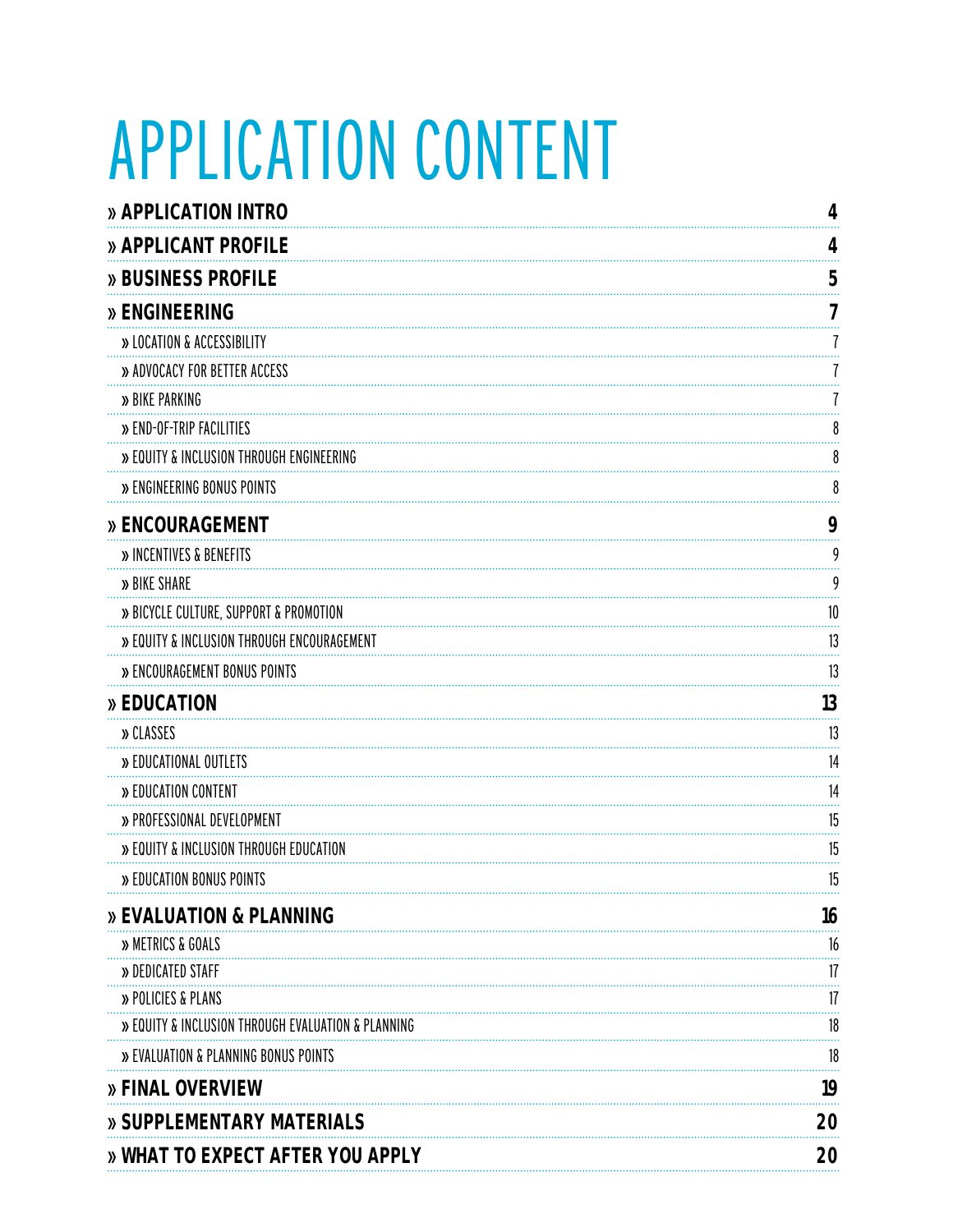# <span id="page-3-0"></span>**APPLICATION INTRO**

| Business Name: (as you'd like it to appear on award materials)                                                                                                      |                                                                                                                                                                                                                                                                          |
|---------------------------------------------------------------------------------------------------------------------------------------------------------------------|--------------------------------------------------------------------------------------------------------------------------------------------------------------------------------------------------------------------------------------------------------------------------|
| Has the business applied to the Bicycle Friendly Business program before?                                                                                           |                                                                                                                                                                                                                                                                          |
| >> Yes, for this location or branch*                                                                                                                                |                                                                                                                                                                                                                                                                          |
| >> Yes, but only for another location or branch**<br>$\sqrt{N}$                                                                                                     |                                                                                                                                                                                                                                                                          |
| *What year was your most recent BFB application submitted? ____                                                                                                     |                                                                                                                                                                                                                                                                          |
| *What was the result of that application?<br>» No Designation<br><b>»</b> Honorable Mention<br><b>»</b> Bronze<br><b>»</b> Silver<br>$\triangle$ Gold<br>» Platinum | <b>Please note:</b> If your last application was submitted in the <b>Summer of 2016</b> or later,<br>you can now copy over your previous submission into the current online form.<br>Find directions to duplicate your previous submission here: http://bit.ly/BFB_Renew |

**\*\***Please list name and award level for all other branches or locations of the business that have previously applied for the BFB designation.

#### *Web & Social Media Presence*

*If awarded, the following links will appear on your BFA Award Profile on the League's [Connect Locally Map](http://bikeleague.org/bfa/search/map%3Fbfaq%3D) and used to promote your business through League social media channels.*

Business Website: Business Twitter URL: Business Facebook URL: \_\_\_\_\_\_\_\_\_\_\_\_\_\_\_\_\_\_\_\_\_\_\_\_\_\_\_\_\_\_\_\_\_\_ Business Instagram URL: \_\_\_\_\_\_\_\_\_\_\_\_\_\_\_\_\_\_\_\_\_\_\_\_\_\_\_\_\_\_\_\_\_\_

**Optional:** Upload Business Logo *(Online application only. Please upload a high-resolution image file of your company or organization's logo. We will only use the logo to promote your BFB award designation. Accepted file types: .jpg .png .eps .pdf)*

## *Bicycle Friendly Business Application Fee*

Which of the following best describes your business?

» Tier 1 (1-49 employees, or nonprofit/government agency of any size) (\$50)

» Tier 2 (50-499 employees) (\$100)

- » Tier 3 (500-999 employees) (\$250)
- » Tier 4 (1,000 or more employees) (\$500)

# **APPLICANT PROFILE**

**A1.** Contact First Name: \_\_\_\_\_\_\_\_\_\_\_\_\_\_\_\_\_\_\_\_\_\_\_\_\_\_\_\_\_\_\_\_\_\_ **A2.** Contact Last Name: \_\_\_\_\_\_\_\_\_\_\_\_\_\_\_\_\_\_\_\_\_\_\_\_\_\_\_\_\_\_\_\_\_\_ **A3.** Job Title/Position: \_\_\_\_\_\_\_\_\_\_\_\_\_\_\_\_\_\_\_\_\_\_\_\_\_\_\_\_\_\_\_\_\_\_\_

- A4. Email Address:
- **A5.** Phone: \_\_\_\_\_\_\_\_\_\_\_\_\_\_\_\_

Discounts Available! Visit **bikeleague.org/BFB\_Fee\_Deadline**  for more information.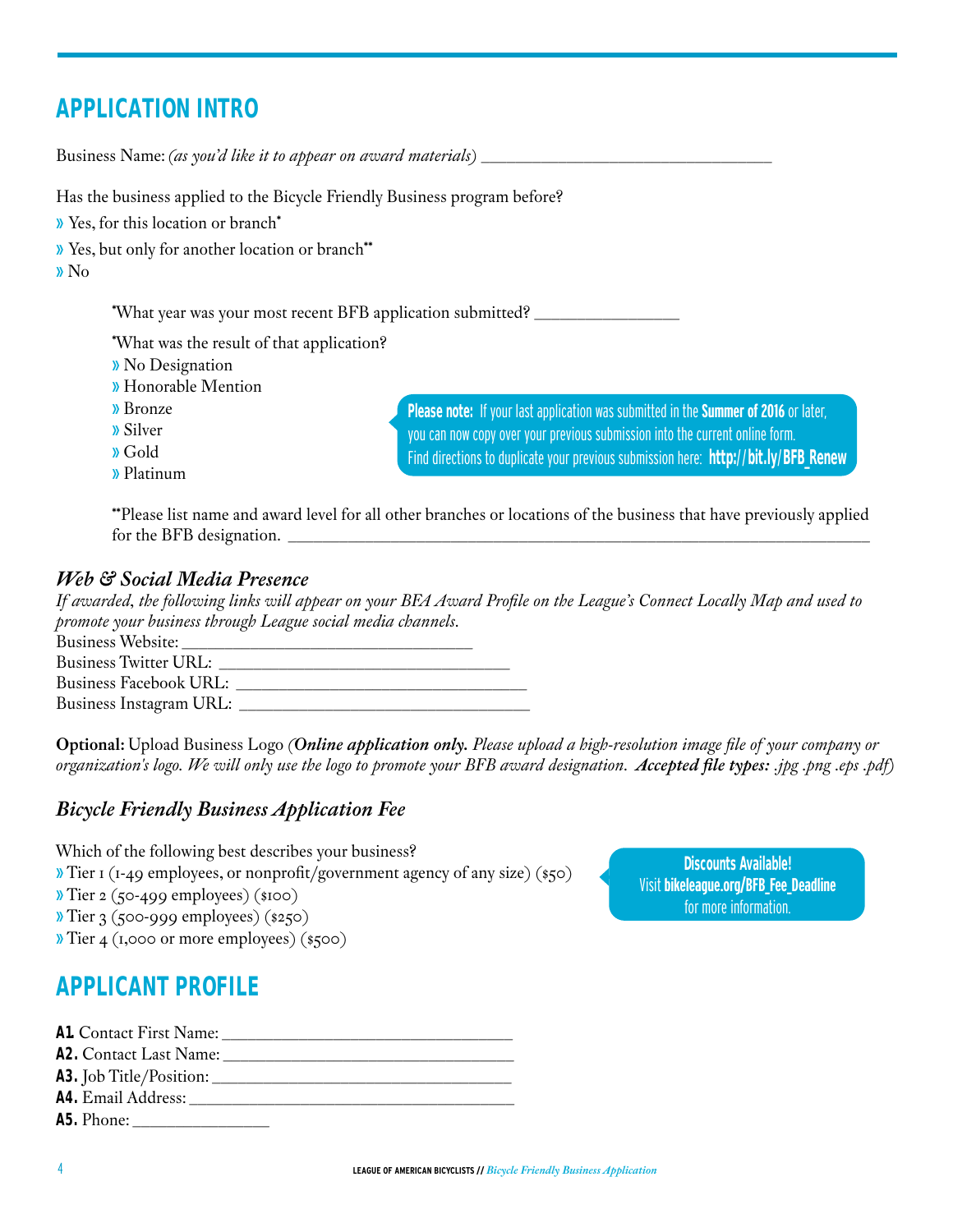| A6. Mailing Address for Applicant: |
|------------------------------------|
|                                    |
|                                    |
| A6c. State:                        |
| A6d. $Zip:$                        |

**A7.** Is the business located at the same physical address as the mailing address listed above?

| $\mathbf{y}$ Yes                                           |                                                      |
|------------------------------------------------------------|------------------------------------------------------|
| $NO$ *A7a-d<br>If $no:$                                    | <b>Please note: Dependent questions will</b>         |
| A7a. Street Address:                                       | $\,$ only appear in the online application when $\,$ |
|                                                            | their corresponding answer option above              |
| A7c. State:                                                |                                                      |
| A7d. Zip: $\_\_\_\_\_\_\_\_\_\_\_\_\_\_\_\_\_\_\_\_\_\_\_$ | is checked.                                          |

**A8.** Please provide the Google Maps link to your business location:

For example, https://goo.gl/maps/eqP2ENJDDmAHx2cWA. This location will be used to place your business on the League's Connect Locally Map, if awarded.

**A9.** If we want to ask for more photos or quotes to promote your BFB designation (if awarded), who should we contact at your business?

| <b>»</b> Applicant |  |
|--------------------|--|
|--------------------|--|

| Department Other contact*A9a-e                                   |
|------------------------------------------------------------------|
| $\mathbf{I}$ $\mathbf{C}$ $\mathbf{I}$ $\mathbf{I}$ $\mathbf{I}$ |

| If other, please provide name and contact information.                                                                                                                                                                         |  |
|--------------------------------------------------------------------------------------------------------------------------------------------------------------------------------------------------------------------------------|--|
|                                                                                                                                                                                                                                |  |
|                                                                                                                                                                                                                                |  |
| <b>A9c</b> . Title: _______________________________                                                                                                                                                                            |  |
|                                                                                                                                                                                                                                |  |
| A9e. Phone Number: New York 2014 1998. The Manual Contract of the Manual Contract of the Manual Contract of the Manual Contract of the Manual Contract of the Manual Contract of the Manual Contract of the Manual Contract of |  |
|                                                                                                                                                                                                                                |  |

**A10.** Did anyone outside your business help you complete this application?

» Yes **\*A10a-d**

» No

| If yes, please provide name and contact information. |  |
|------------------------------------------------------|--|
| A10a. First Name:                                    |  |
| A10b. Last Name:                                     |  |
| A10c. Organization/Affiliation: ______________       |  |
| A10d. Email:                                         |  |

# **BUSINESS PROFILE**

#### **A11.** Name of CEO or Director:

**A12.** Type of business/organization:

- » Aerospace & Defense
- » Architecture/Planning/Design
- » Bicycle Industry
- » Bicycle Shop
- » Brewery
- » Church/Place of Worship
- » Construction/Utilities/Contracting
- » Education
- » Finance & Insurance
- » Government Agency
- » Hospitality/Food/Retail
- » Legal
- » Manufacturing/Research
- » Medical/Health Services
- » Non-profit
- » Personal Services
- » Professional Services
- » Real Estate & Housing
- » Technology & Information
- » Telecommunications & Media
- » Transportation
- » Other **\*A12a**

**A12a.** If other, please describe.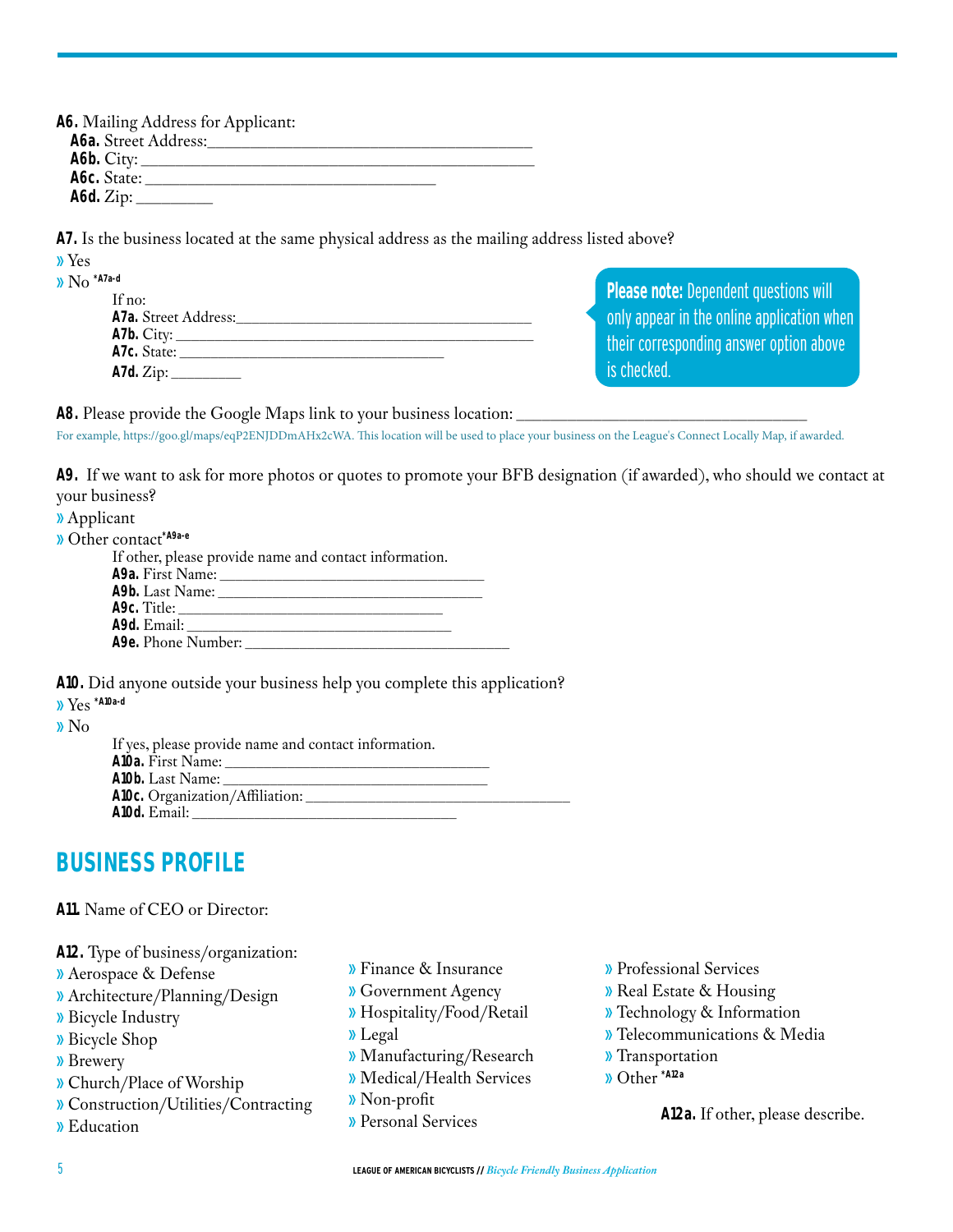<span id="page-5-0"></span>**A13.** Number of branches or locations:

» 1 location » 2 or more locations **\*A13a-b** 

**NOTE:** Only one location may be considered per application (campuses of 2+ buildings in close proximity may apply as a single location).

**A13a.** Total number of branches or locations in the United States: \_\_\_\_\_\_

*Please specify which location this application considers:* 

**A13b.** Branch/location name:

Please note: All answers should only refer to the specific location for which you are applying. Please be sure that the physical address for this

location is provided under either A6 or A7.

**A14.** How long has this location existed?

- » Less than one year
- » 1-5 years
- » 5-10 years
- » 10-20 years
- » 20 or more years

**Note:** If your business or location is less than one year old, please consider waiting a year before applying to the Bicycle Friendly Business program. Having at least one year's worth of events, programming, and data collection will make your application much stronger.

- **A15.** Which of the following best describes the building(s) in which your business is located? *Check all that apply.* **\*\*NOTE:** Residential/home offices are not eligible for the Bicycle Friendly Business program. Please email bfa@bikeleague.org with questions.
- » Leased space in larger shared building
- » Entire building/majority of building
- » Campus of 2+ buildings in close proximity**\*A15a**
- » Retail/commercial space (includes restaurants)
- » Mixed use property/building
- » Outdoor area | *e.g. trail, park, etc.*

**A15a.** Please upload or link to a map of your business campus.

**A16.** Which of the following best describes the area in which your business is located?

- » Urban
- » Suburban
- » Rural

**A17.** Number of employees at applying location: *(Full-time equivalent)* \_\_\_\_\_\_\_\_\_\_\_\_\_\_\_\_\_

**A17a.** Total number of employees including all locations: *(If applicable)* 

**A18.** Average daily number of guests at applying location: *Please include any customers, clients, visitors, contractors, volunteers, interns, tenants, or others who do not work directly for the business.*

Please note: The term "guest" is used throughout the application, to refer to any non-employee.

**\*NEW: A19.** How, if at all, has the COVID-19 pandemic affected the daily travel patterns/commuting habits of your employees and/or guests? | *e.g. shift to telecommute, less transit use or carpooling, increase in biking, increase in Single Occupancy Vehicle use, etc.* 

This question is not scored. Please use this space to provide reviewers with any important information or context about how the pandemic has impacted your commuters' travel patterns or mode choices.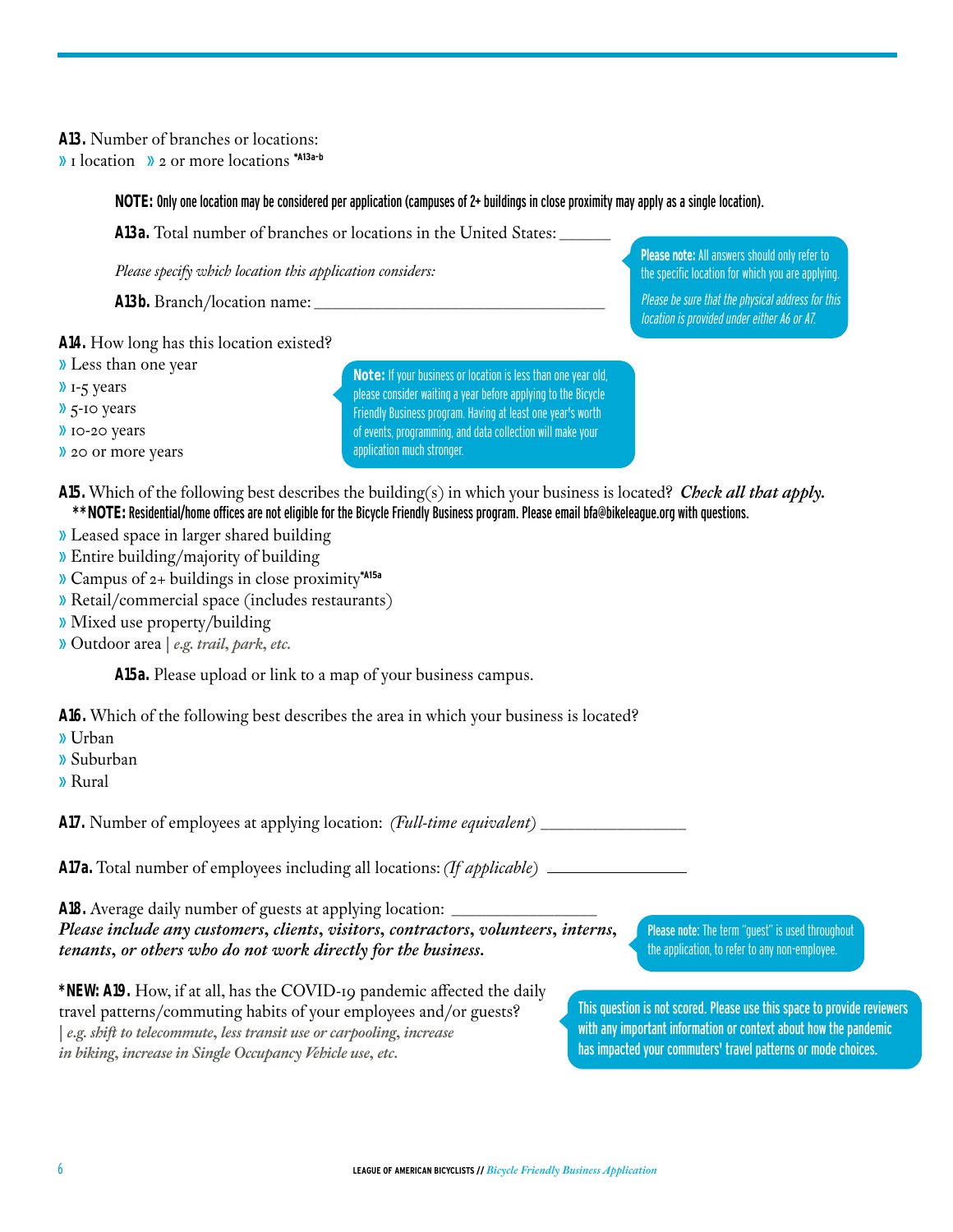# **ENGINEERING**

## *Location & Accessibility*

**B1.** Is your business located in a League-designated [Bicycle Friendly Community \(BFC\)](http://www.bikeleague.org/bfa/awards)?

» Yes

» No

**B2.** Is your business located within 0.25 miles of the following facilities? *Check all that apply.*

- » Dedicated bike path or trail system
- » Protected or [buffered](http://nacto.org/cities-for-cycling/design-guide/bike-lanes/buffered-bike-lanes/) bike lane or [cycletrack](http://nacto.org/cities-for-cycling/design-guide/cycle-tracks/)
- » On-street [bike lane](http://nacto.org/cities-for-cycling/design-guide/bike-lanes/)
- » [Shared lane markings](http://nacto.org/cities-for-cycling/design-guide/bikeway-signing-marking/shared-lane-markings/)
- » Low traffic, low speed street (25 mph or less)
- » Local bicycle retail shop or bike co-op
- » Public bike share station/docking location
- » Public dockless bike share available in community
- » Public car share parking location
- » Public transit | *e.g. bus stop, train station, light rail, trolley, etc.*
- » On-street vehicle parking
- » Physical or perceived barrier(s) to bicycling | *e.g. high speed, high traffic, bicycle ban, major highway, etc.*
- » None of the above

## *Advocacy for Better Access*

**B3.** How are you working to improve conditions for bicyclists in your community? *Check all that apply.* 

- » Business is a local government agency | *e.g. city, county, etc.*
- » Attend public meetings on behalf of bicyclists | *e.g. town hall meetings, committee meetings, community meetings, etc.*
- » Directly correspond with public officials on behalf of bicyclists
- » Release public statements in support of improved bicycling conditions | *e.g. letter to the editor, press release, open letter, etc.*
- » Encourage employees, guests, or the public to advocate for improved bicycling conditions
- » Organize volunteer opportunities to improve amenities | *e.g. trail maintenance, community bike counts, canvassing for bike advocacy, etc.*
- » Donate property/provide easements to improve the public trail network
- » Donate funding for the construction of bicycle amenities | *e.g. bike share stations, trail, velodrome, pump track, etc.*
- » Donate funding for development of bicycle amenities specifically in low-income / traditionally underserved communities
- » Encourage/assist community to apply for [Bicycle Friendly Community designation](http://www.bikeleague.org/community)
- » Business is represented on the community's Bicycle Advisory Committee or similar local government committee
- » Business is actively involved in local bike advocacy organization(s)
- » Business sends representative(s) to [National Bike Summit](http://www.bikeleague.org/summit) to advocate to congressional lawmakers on behalf of bicyclists
- » None of the above

## *Bike Parking*

**B4.** Do you offer secure, dedicated bike parking for employees and guests?

» Yes**\*B4a-c**

- » No, but bikes are allowed in common spaces of businesses and/or at employee workspaces
- » No bike parking offered by the business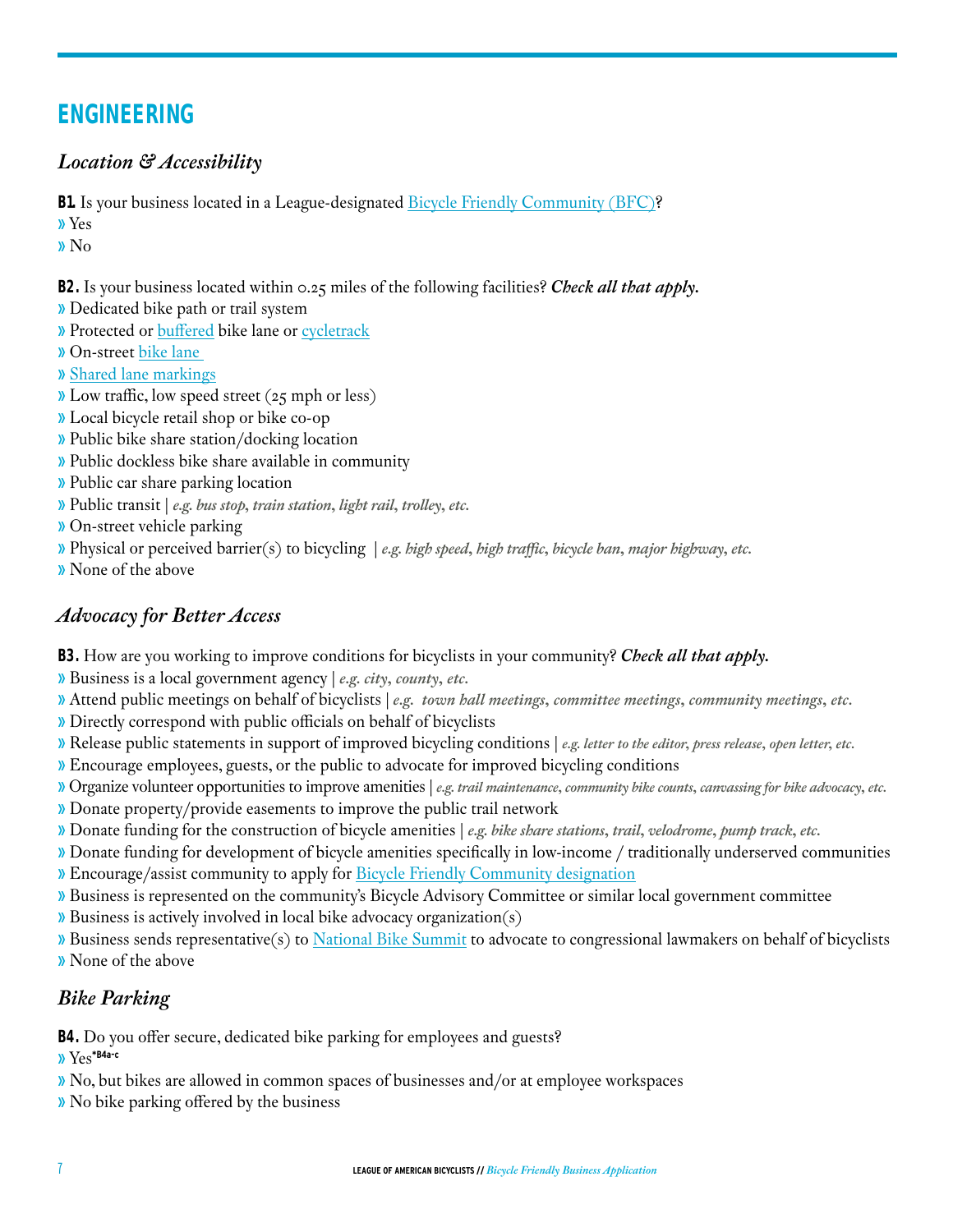#### <span id="page-7-0"></span>**B4a.** Describe your dedicated bike parking. *Check all that apply.*

- » Indoor racks or designated bike storage room
- » Secured area | *e.g. keycard access, video monitored, etc.*
- » Bicycle lockers
- » Covered/sheltered outdoor bike racks
- » Uncovered outdoor bike racks
- » On-street bike corral
- » Bike valet
- » Employees are also allowed to keep bikes in workspace
- » Bikes are also allowed inside business common area
- » Specialty bikes accommodated | *e.g. cargo bikes, trailers, recumbents, etc.*
- » Charging facilities for electric assist bicycles
- » None of the above

**B4b.** How many bicycles can be accommodated by your dedicated bike parking when at full capacity?

**B4c.** Does the majority (more than 50%) of your bike parking meet the following standards for quality, security, and convenience? *Check all that apply.* 

- » Supports the bicycle in at least two places to prevent it from falling over
- » Allows locking of frame and at least one wheel with a U-lock
- » Is securely anchored to the ground or wall
- » Resists cutting, rusting, bending, or deformation
- » Is visible from main entrance of business
- » Is well-lit at night
- » Available year-round
- » None of the above

# *End-of-Trip Facilities*

- **B5.** Does your business provide any of the following amenities for bicyclists? *Check all that apply.*
- » Automatic doors/gates for easy bike entry to campus or building(s)
- » Shower facility without charge
- » Changing room without charge
- » Storage lockers without charge
- » Shower and locker room included in an on-site gym at cost to employee
- » Subsidized off-site gym membership
- » Bicycle work stand
- » Maintenance supplies such as tools, air pump, and tubes
- » Public bicycle repair station
- » Bike wash station
- » None of the above

# *Equity & Inclusion through Engineering*

**B6.** How do you ensure that your bicycle facilities and physical amenities are accessible & welcoming to diverse populations? | *e.g. inexperienced bicyclists, non-native English speakers, women, People of Color, ADA community, LGBTQ, youth, seniors, etc.*

## *Engineering Bonus Points*

**B7.** What other innovative bicycle facilities or physical amenities does your business provide? | *Use this space to expand on answers checked above, or to describe additional facilities or physical amenities provided that have not yet been covered.*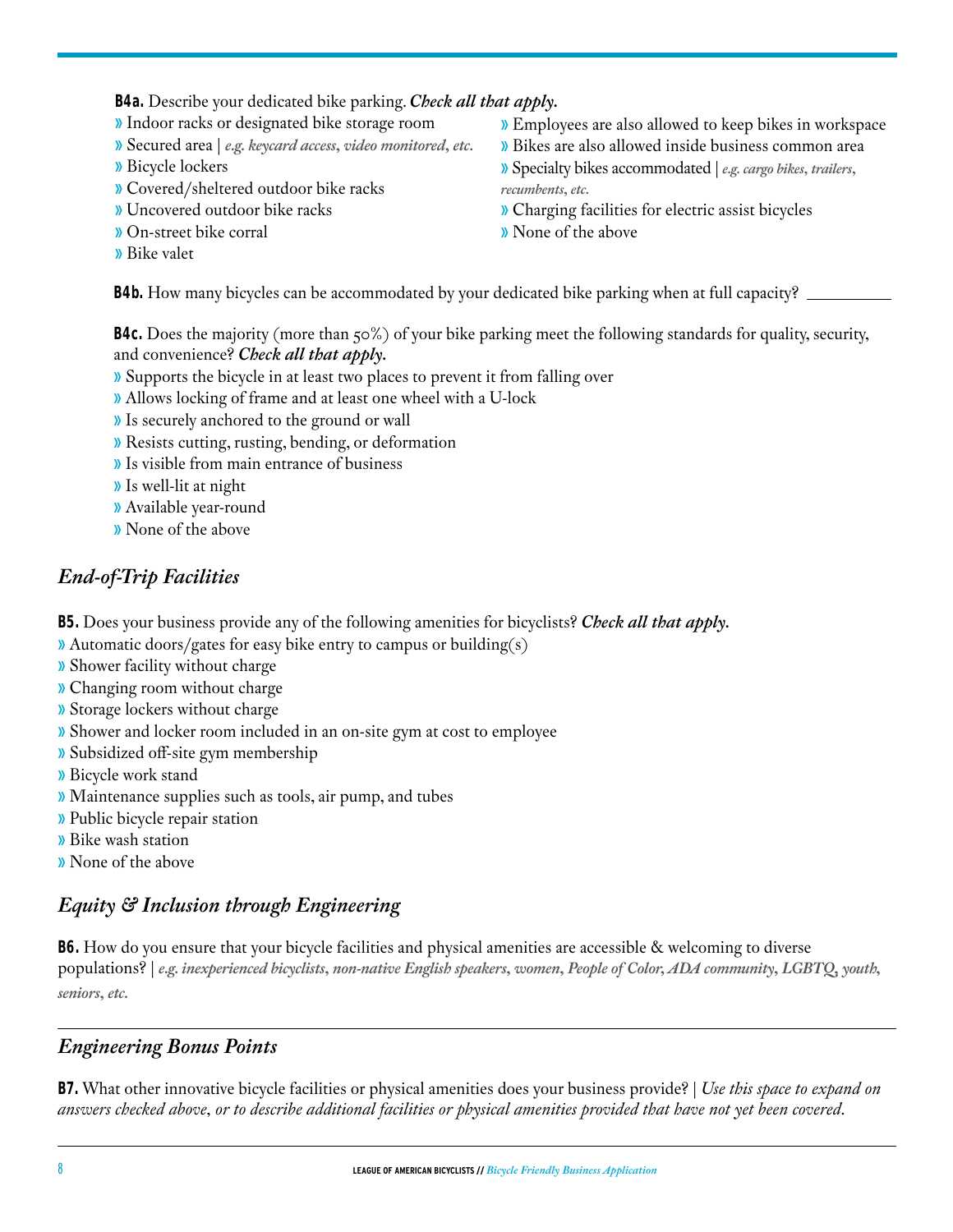# **ENCOURAGEMENT**

# *Incentives/Benefits*

- **C1.** Which of the following bicycle-related incentives or benefits does your business offer? *Check all that apply.*
- » Free, personal bicycle given to each employee
- » Free bike parts, supplies, or gear available to each employee
- $\mathcal Y$  Free on-site bike tune-up(s) available to each employee
- » Cash incentives for bike commuters, tied to mileage or days ridden
- » Non-cash incentives for bike commuters, tied to mileage or days ridden | *e.g. free gear, gift cards, food, paid time off, etc.*
- » Healthcare premium discounts for employees who bike to work
- » Reimbursement for bicycle-related commuting expenses for employees
- » Discount on bicycle-related goods or services for employees | *e.g. discounted tune-ups, gear, tools, accessories, etc.*
- » Drawings for cash or non-cash prizes for employees who bike to work
- » Reimbursement for race/ride entry fees
- » Discounts, prizes or other incentives for customers who arrive by bike
- » None of the above

**C2.** Which of the following other transportation incentives or benefits does your business offer? *Check all that apply.* 

- » Commuter tax benefit for car parking
- » Free or subsidized car parking
- » Incentives/benefits for carpooling
- » Flexible parking passes
- » Access to company-owned cars
- » Free or subsidized access to public car sharing
- » Free shuttle service
- **ª** Commuter tax benefit for transit
- **ª** Free or subsidized access to transit
- **ª** Incentives/benefits for walking
- **ª** Guaranteed ride home program
- **ª** Option to telecommute
- **ª** Flexible scheduling
- **ª** Casual dress code
- **ª** None of the above

## *Bike Share*

**C3.** Does the business provide any bike share related benefits or services? *Check all that apply.*

- » Yes, the business provides shared bicycles to employees and/or guests**\*C3a-b**
- » Yes, the business provides free or subsidized access to public bike share system**\*C3c**
- » None of the above

**C3a.** Which of the following shared bicycle services does your business offer? *Check all that apply.*

- » Free access to business-owned bike(s) for employees
- » Free access to business-owned bike(s) for guests
- » Free access to shared bicycle accessories | *e.g. shared helmet, lights, lock*
- » Free access to cargo trailer, cargo bike, or other carriers
- » Business offers bike rentals for a charge to employees, customers, and/or the general public
- » None of the above

**C3b** How many business-owned bikes are available free of charge to employees and/or guests?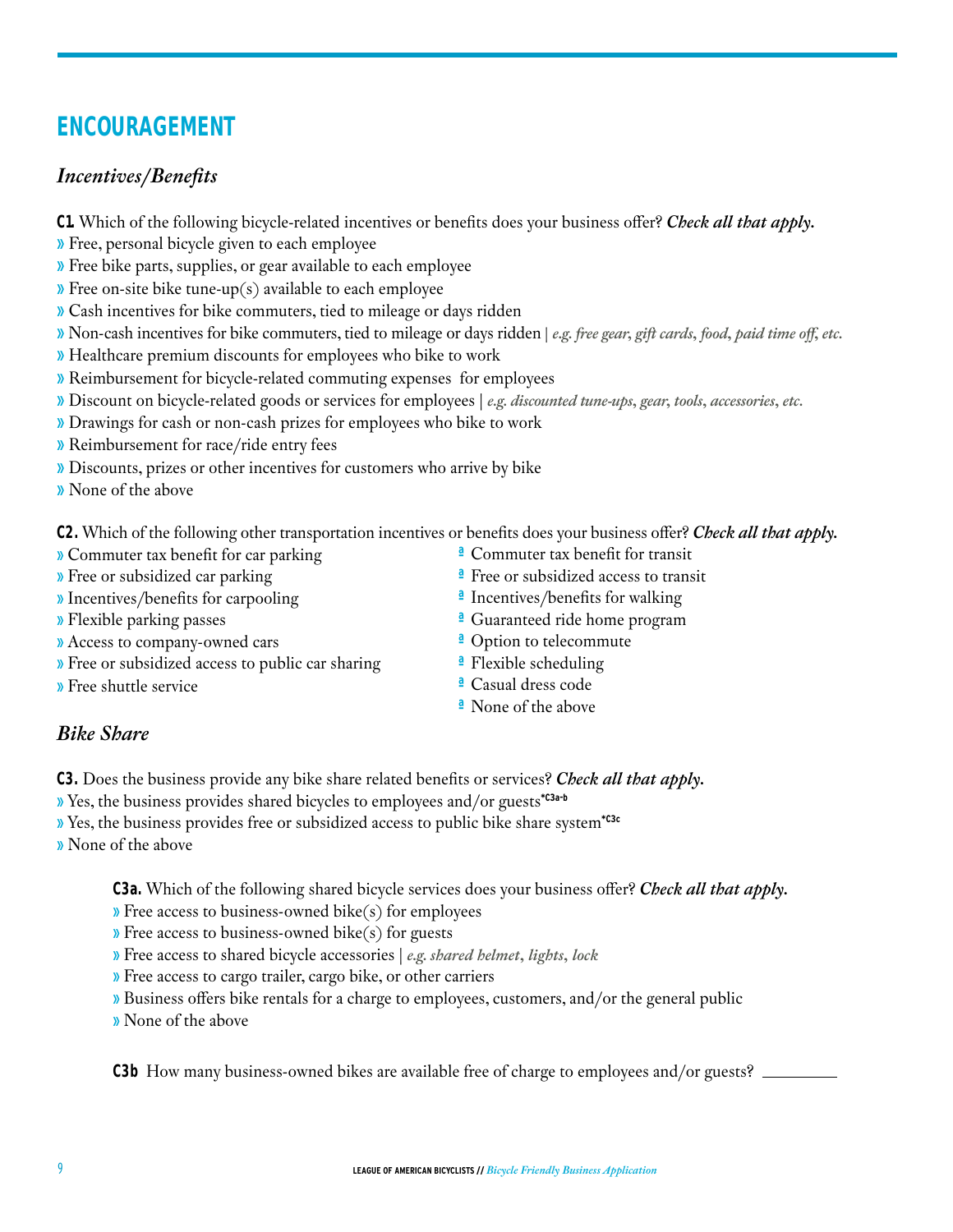**C3c.** Which of the following shared bicycle services does your business offer? *Check all that apply.*

- » Free access to public bikeshare for each employee
- » Discounted access to public bikeshare for each employee
- » Shared public bikeshare membership(s)/account(s) among employees
- » Business is a bike share company
- » None of the above

#### *Bicycle Culture, Support, and Promotion*

**C4.** How does the business foster a positive internal bicycle culture? *Check all that apply.*

- » Employee bike club or bicycle user group
- » Social/recreational bike rides for employees and/or guests
- » Company-wide bike mentor/buddy program (1:1)
- » Company-wide bike ambassador/champion program (1:many)
- » Bike-related listserv or online community for interested employees
- » Ongoing or repeating bike challenge throughout the year | *e.g. [National Bike Challenge](http://www.nationalbikechallenge.org)*
- » Bicycle events | *e.g. bike-themed happy hour, commuter breakfasts, appreciation celebrations, etc.*
- » Multiple car-free or bike-to-work days throughout the year | *e.g. Car-Free Fridays*
- » Recognition for bike commuters | *e.g. highlight new commuters, riders w/ most miles, etc. at staff meetings or on intranet, etc.*

NOTE: if your business had to cancel or scale back Bike to Work Day events as a result of the COVID-19 Pandemic, please share how you historically celebrated BTWD prior to 2020, as long as there is an intention to return to

those events in the future when it is safe to do so.

- » Company-branded jerseys or other bike-related gear offered
- » Top management commutes by bike
- » None of the above
- **C5.** Does the business celebrate Bike to Work Day (BTWD) every year?
- » Yes**\*C5a-d**
- » No
- » We are actively planning our first Bike to Work Day

» We have celebrated Bike to Work Day, but do not consistently celebrate it every year

**C5a.** How long has the business celebrated Bike to Work Day?

- » Past 1-2 years
- » Past 3-5 years
- » Past 6-10 years
- » Past 10 or more consecutive years

**C5b.** How does the business celebrate Bike to Work Day? *Check all that apply.*

- » Host or help organize community-wide BTWD event(s)
- » Sponsor community-wide BTWD event(s) | *e.g. commuter pit stop*
- » Host internal BTWD event(s) for employees
- » Promote community-wide BTWD event(s) to employees & guests
- » Organize routes for commuters to travel together on BTWD
- » Offer free breakfast for bike commuters on BTWD
- » Offer prizes/awards/discounts to bike commuters on BTWD
- » Recognize bike commuters on BTWD
- » Host a BTWD-specific week-long or one-day commuter/bike challenge
- » Host a BTWD-specific bike ride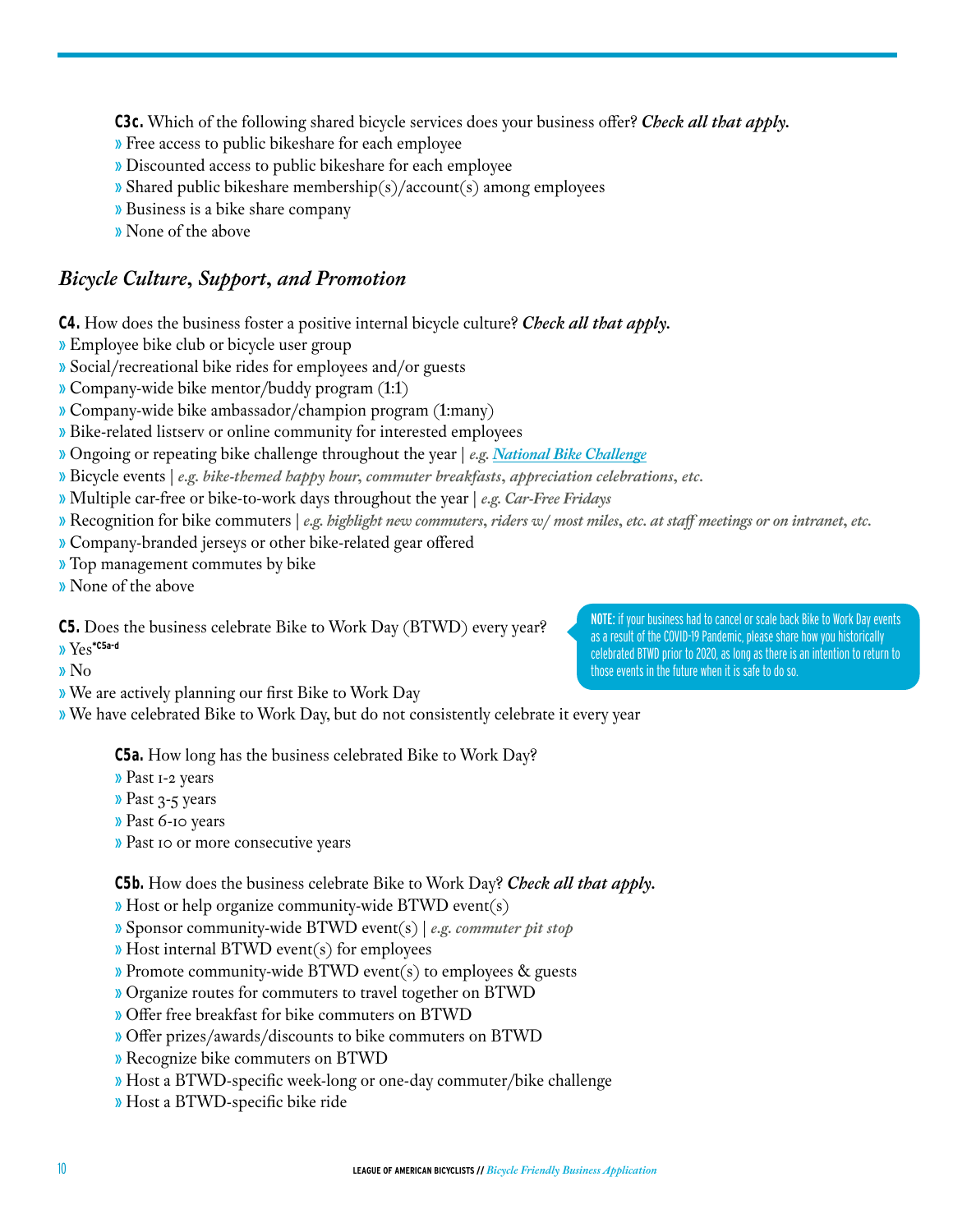» Top management participates in internal or external BTWD events or rides

» Allow more casual dress code in honor of BTWD

- » Allow flexible scheduling in honor of BTWD
- » None of the above

**C5c.** Averaging the past three years, what percentage of employees commute by bike on Bike to Work Day? » 0% » 1 - 5% » 6 - 15% » 16 - 30% » 31 - 50% » 51 - 75% » 75 - 90% » 91 - 99%» 100%

**C5d.** How, if at all, has your business changed or adapted Bike to Work Day as a result of the COVID-19 Pandemic?

**C6.** Does the business celebrate [National Bike Month](http://www.bikeleague.org/content/national-bike-month) or a similar month-long bike initiative?

» Yes**\*C6a**

» No

- **C6a.** How does the business celebrate [National Bike Month](http://www.bikeleague.org/bikemonth) or a similar month-long bike initiative? *Check all that apply.*
- » Sponsor, host, or help organize community bike month event(s)
- » Arrange bike commute buddies or bicycle commuter convoys throughout the month» Arrange social rides throughout the month
- » Host maintenance clinics throughout the month
- » Host a Bike Month-specific commuter/bike challenge
- » Offer awards or recognition throughout the month
- » Promote Bike Month on public outlets | *e.g. social media, window display, etc.*
- » Provide employees and guests with a guide or calendar of community Bike Month events
- » None of the above

**C7.** How does the business promote and support bicycling in the broader community? *Check all that apply.*

- » Sponsor community bike programs | *e.g. bikeshare system, bike map, safe routes to school, etc.*
- » Sponsor or host community bike events | *e.g. bike rodeos, open streets, bike-in movie night, etc.*
- » Sponsor or host bike conference, forum, or summit
- » Sponsor an external bike team or club
- » Sponsor individual riders for charity rides or races
- » Organize or promote bike-related volunteer opportunities | *e.g. bicycle donations, charity rides, etc.*
- » Organize rides for the community
- » Actively promote bicycling as transportation to customers, guests, or the general public
- » Include bicycles in business advertisements, branding, or promotional materials
- » Encourage or mentor other businesses to become more bicycle-friendly
- » Prioritize other Bicycle Friendly Businesses when selecting vendors or business partners
- » Use local bicycle couriers
- » Offer deliveries or other services by bicycle
- » None of the above

**C8.** Does the business sponsor or partner with any local bicycle advocacy, active transportation, or transportation equity organizations in your community or region? | *e.g. Bike Pittsburgh, Walk/Bike Nashville, Sacramento Area Bicycle Advocates,* 

*etc.*

» Yes**\*C8a-b**

» No

**C8a**. Please list all organizations and a primary contact person for each.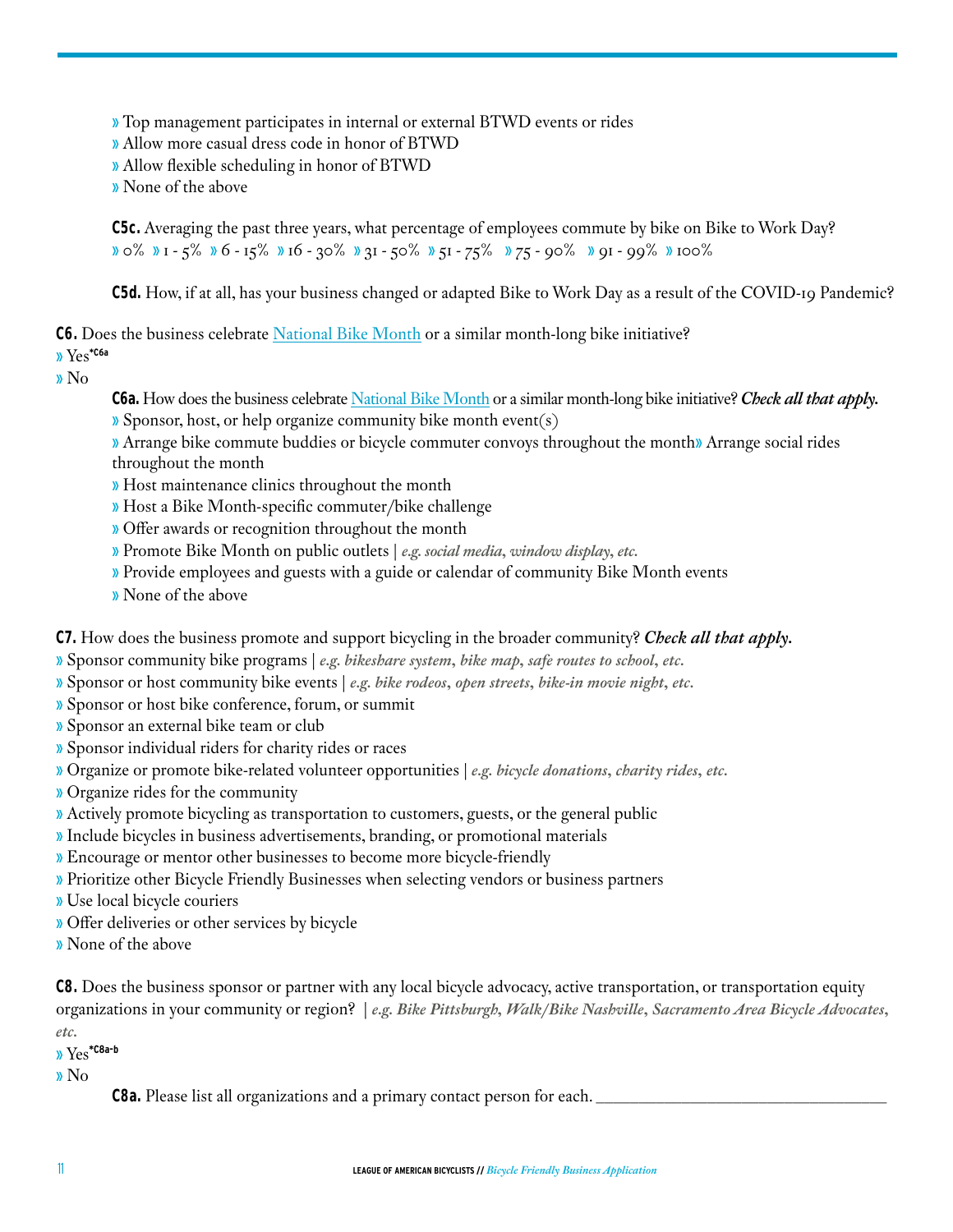<span id="page-11-0"></span>**C8b.** How do you sponsor/partner with these organizations? *Check all that apply.*

» Corporate/business member of the organization

- » Provide financial donations/sponsorship
- » Provide in-kind donations | *e.g. provide free space, goods, or services, offer discounts to organization's members, etc.*
- » Contract with the organization for services | *e.g. bike valet, classes, rides, etc.*
- » Encourage employees or guests to join as individual members
- » Subsidize employees' individual memberships
- » Employees serve on organization's board, steering committee, etc.
- » Employees attend meetings or events
- » Employees receive newsletter or other mailings

» Other**\*C8b1**

» None of the above

**C8b1.** If other, please describe.

**C9.** Does the business sponsor or partner with any statewide bicycle advocacy, active transportation, or transportation equity organizations in your state? | *e.g. Georgia Bikes!, Bicycle Alliance of Minnesota, Bicycle Colorado, etc.* » Yes**\*C9a-b**

» No

C9a. Please list all organizations and a primary contact person for each.

- **C9b.** How do you sponsor/partner with these organizations? *Check all that apply.*
- » Corporate/business member of the organization
- » Provide financial donations/sponsorship
- » Provide in-kind donations | *e.g. provide free space, goods, or services, offer discounts to organization's members, etc.*
- » Contract with the organization for services | *e.g. bike valet, classes, rides, etc.*
- » Encourage employees or guests to join as individual members
- » Subsidize employees' individual memberships
- » Employees serve on organization's board, steering committee, etc.
- » Employees attend meetings or events
- » Employees receive newsletter or other mailings
- » Other**\*C9b1**
- » None of the above

**C9b1.** If other, please describe.

**C10.** Does the business sponsor or partner with any national bicycle advocacy, active transportation, or transportation equity organizations? | *e.g. League of American Bicyclists, Adventure Cycling Association, International Mountain Bike Association, etc.* » Yes**\*C10a-b**

» No

**C10a.** Please list all organizations and a primary contact person for each.

**C10b.** How do you sponsor/partner with these organizations? *Check all that apply.*

- » Corporate/business member of the organization
- » Provide financial donations/sponsorship
- » Provide in-kind donations | *e.g. provide free space, goods, or services, offer discounts to organization's members, etc.*
- » Contract with the organization for services | *e.g. bike valet, classes, rides, etc.*
- » Encourage employees or guests to join as individual members
- » Subsidize employees' individual memberships
- » Employees serve on organization's board, steering committee, etc.
- » Employees attend meetings or events
- » Employees receive newsletter or other mailings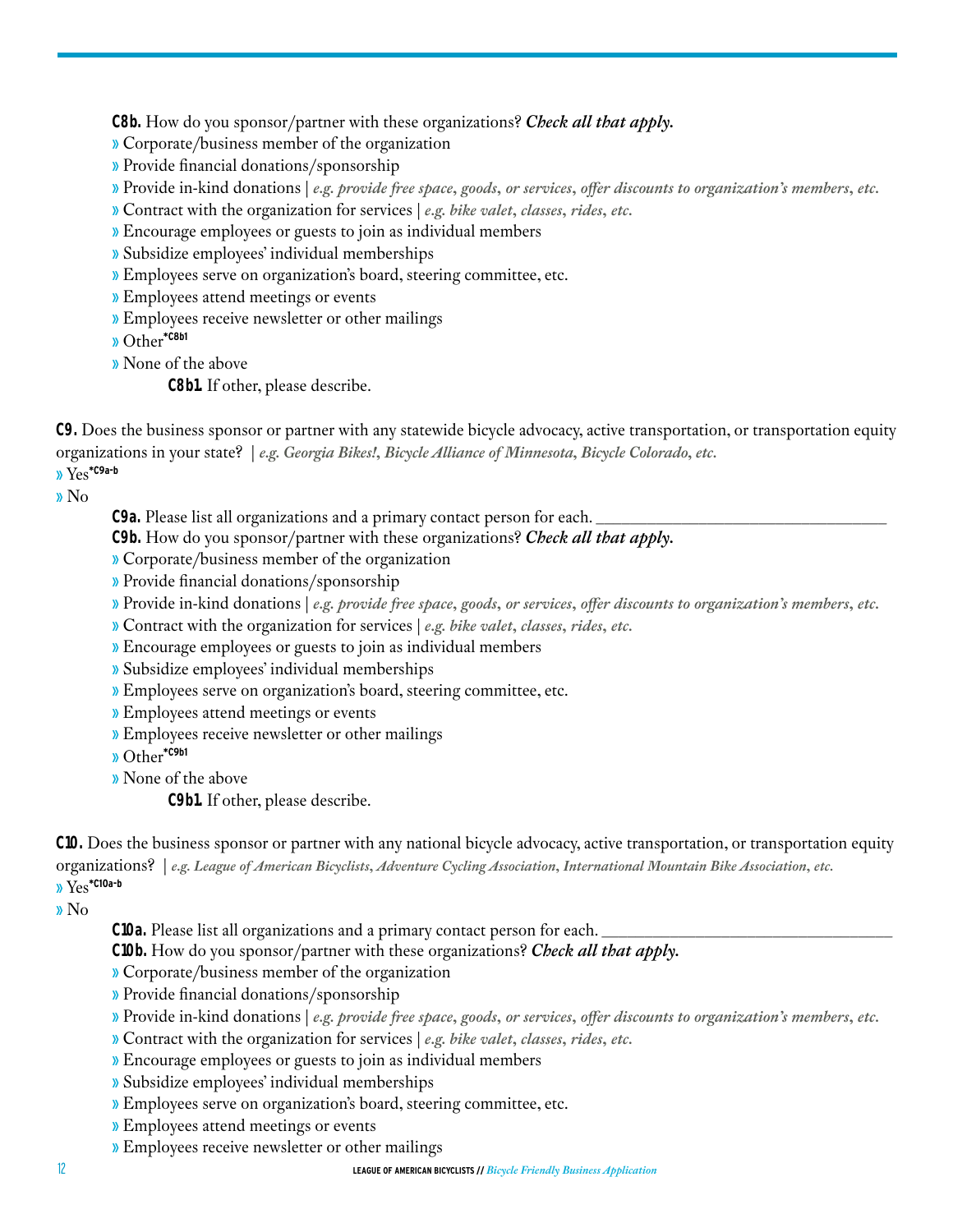## *Equity & Inclusion through Encouragement*

**C11.** How do you ensure that your bicycle encouragement efforts are inclusive and welcoming to diverse audiences? | *e.g. new and inexperienced bicyclists, non-native English speakers, women, People of Color, ADA community, LGBTQ, youth, seniors, etc.*

#### *Encouragement Bonus Points*

**C12.** What other innovative bicycle-related encouragement efforts does your business provide? | *Use this space to expand on answers checked above, or to describe additional encouragement efforts that have not yet been covered.* 

# **EDUCATION**

#### *Classes*

**D1.** Does the business host or offer classes, workshops, or information sessions related to bicycling? » Yes**\*D1a-e**

» No

**D1a.** What format do these classes take? *Check all that apply.*

» On-bike classes

- » Classroom-based classes
- » Hands-on workshops
- » Information sessions | *e.g. informal lunch and learns*
- » Virtual sessions with live instructors/speakers
- » Self-guided online or app-based Learning Management System or interactive quiz

**D1b.** What topics are covered in these classes? *Check all that apply.*

- » Introduction to bicycling/Learn to ride/Bike handling basics
- » Safe riding skills/habits
- » Bicycle maintenance
- » Commuting basics
- » "Bicycle Friendly Driver" classes for professional drivers
- » Other**\*D1b1 D1b1.** Other topics covered, if any:

#### **D1c.** Who teaches these classes? *Check all that apply.*

- » [League Cycling Instructor](http://www.bikeleague.org/content/become-instructor)
- » Knowledgeable staff member
- » Local bike shop employee
- » Local bicycle advocate
- » Local law enforcement officer

NOTE: "Virtual sessions with live instructors/speakers" and "Self-guided online or app-based Learning Management System or interactive quiz" answer options added in June 2021.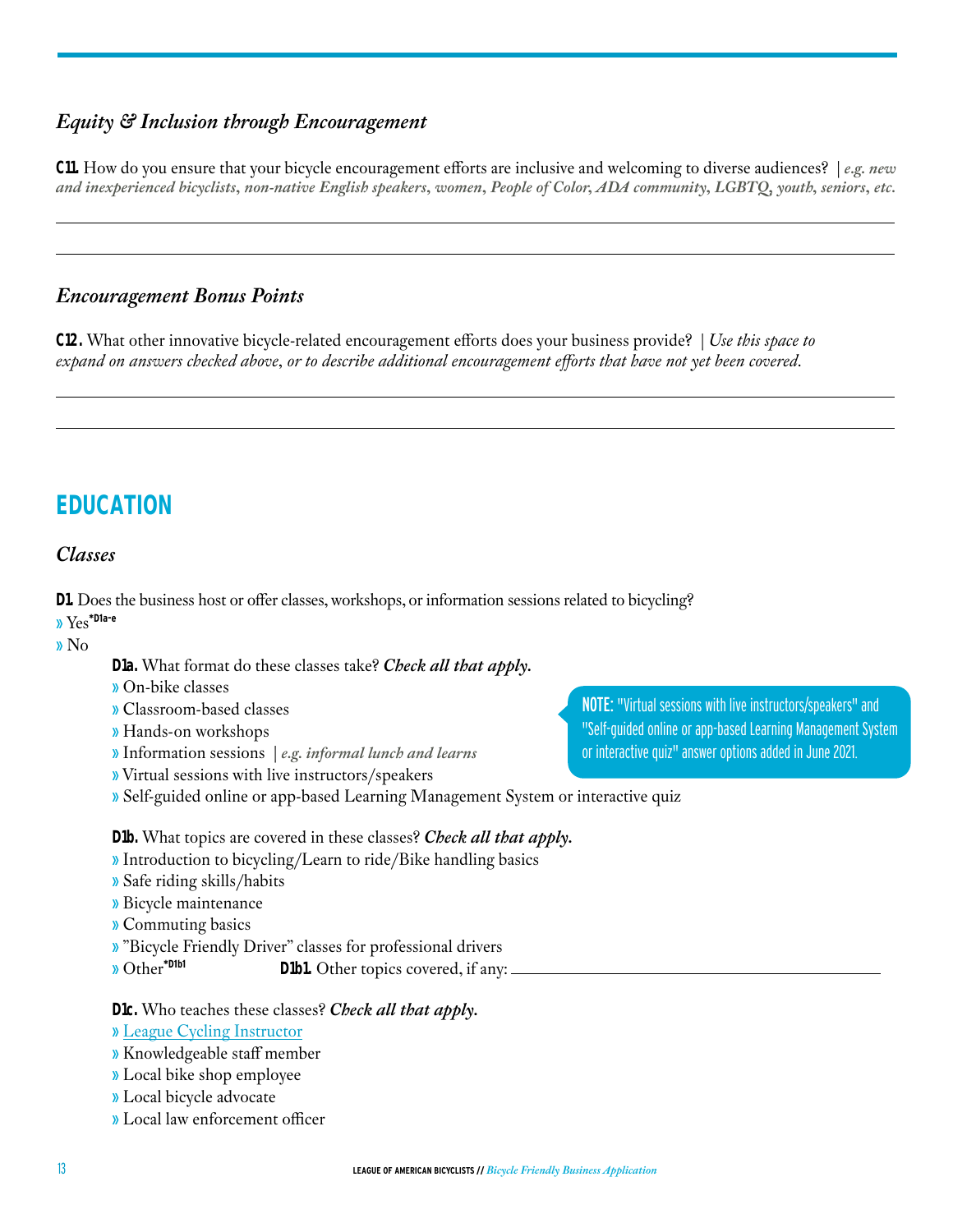<span id="page-13-0"></span>**D1d.** Who are the classes available to? *Check all that apply.*

- » Employees, free of charge
- » Employees, discounted
- » Employees, at full cost
- » Guests, free of charge
- » Guests, discounted
- » Guests, at full cost

**D1e.** On average, how often do you offer these classes?

- » More than once per month
- » Monthly
- » Quarterly
- » Semi-annually
- » Annually
- » Less than once per year

## *Educational Outlets*

**D1.** Which of the following communications methods are used to share bicycle information with employees, customers, guests, or the general public? *Check all that apply.*

»External classes are promoted to employees and guests

- »External classes are subsidized for employees
- » Educational group rides
- » Webinar, video, or online training
- » Company website or blog (public)
- » Social media
- » Intranet or other internal website for employees only
- » Public newsletter
- » Staff newsletter or emails to all staff
- » Opt-in distribution list or newsletter for interested staff
- » Handouts, pamphlets, or brochures in visible area of the business
- » Permanent signage, display, or information kiosk
- » Temporary flyers, posters, or rotating electronic displays
- » Company orientation program, employee manual, or new hire packet
- » Welcome packet for guests
- » Table or booth at fair/expo
- » Company vehicle safety guidelines/vehicle parking pass
- » Library or display of bike-related books/magazines
- » Staff meetings
- » Word-of-mouth
- » None of the above

## *Education Content*

**D3.** What bicycle-related information is shared using the methods checked above? *Check all that apply.*

- » Introduction to bicycling/Learn to ride/Bike handling basics
- » Safe riding skills/habits
- » Bicycle maintenance
- » Commuting tips and resources
- » Traffic laws/ rules of the road
- » General Public, free of charge
- » General Public, discounted
- » General Public, at full cost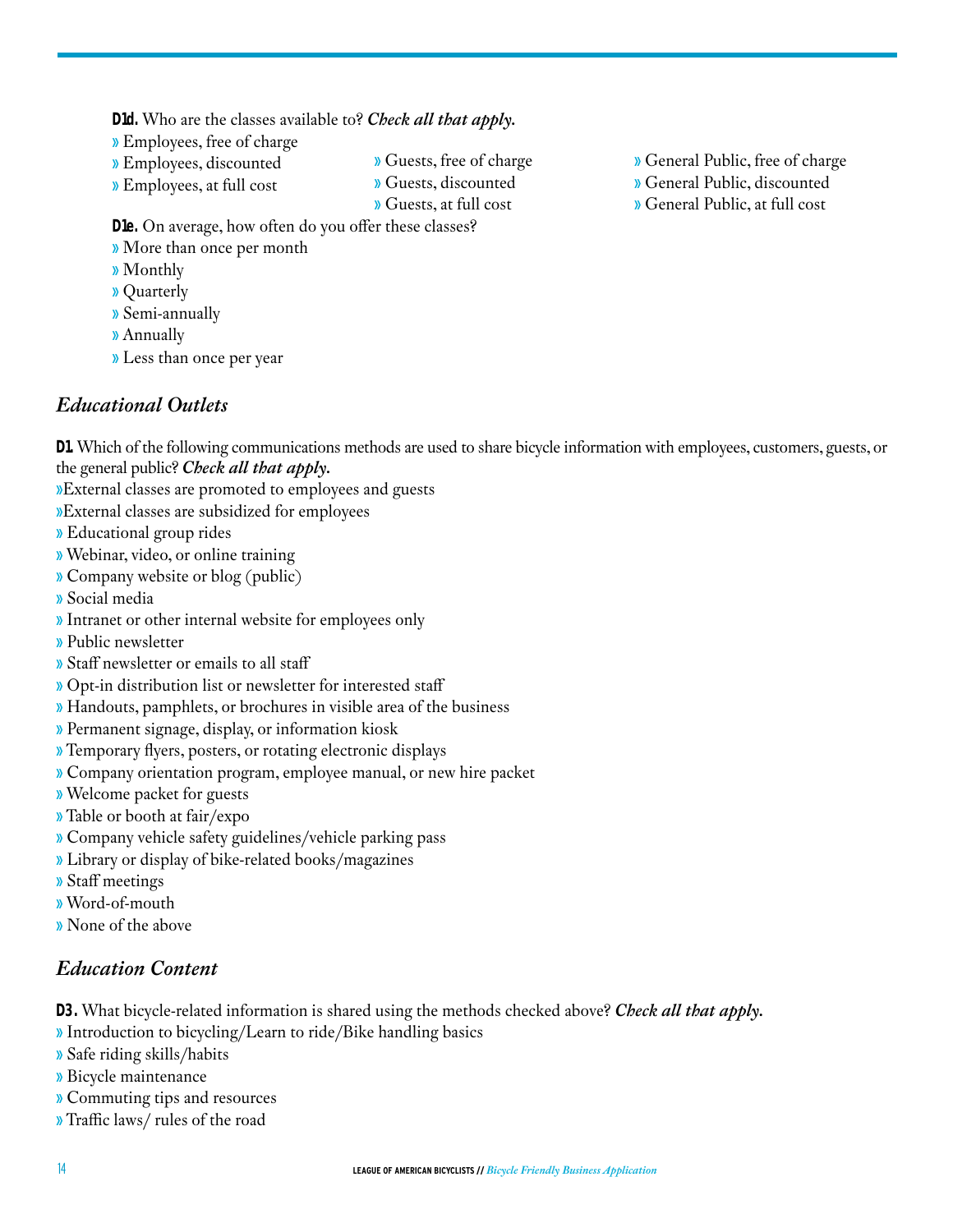- » Bike map or guide to local bike infrastructure | *e.g. recommended trails, bike routes, etc.*
- » Sharing the road, trail, or path with vehicles or pedestrians
- » Motorist education/share the road resources for drivers
- » Bicycle purchase and fitting guidance
- » Equipment, gear, and accessories
- » Theft prevention | *e.g. how and where to lock your bike securely, local bike registration, etc.*
- » Riding in inclement weather
- » Family biking
- » Sport or recreational riding | *e.g. riding with a group, endurance training, bicycle nutrition, mountain biking, cyclocross, etc.*
- » Calendar to local bicycling events
- » Information on multi-modal transportation options
- » Information about bicycle incentives, programs, and amenities provided by the business
- » Internal metrics and/or goals on ridership, etc. at the business
- » None of the above

#### *Professional Development*

**D4.** Does your business provide any of the following professional development opportunities for employees who have bicycle-related responsibilities within your business? *Check all that apply.*

- » [League Cycling Instructor](http://www.bikeleague.org/content/become-instructor) (LCI) certification
- » [Association of Pedestrian and Bicycle Professionals Membership](http://www.apbp.org)
- » Other professional memberships/accreditations related to bicycles
- » Attend bicycle-related webinars/trainings
- » Attend bicycle-related conferences
- » Present at bicycle-related webinars, trainings, or conferences
- » None of the above

## *Equity & Inclusion through Education*

**D5.** How do you ensure that your bicycle education efforts are inclusive and welcoming to diverse audiences? | *e.g. new and inexperienced bicyclists, non-native English speakers, women, People of Color, ADA community, LGBTQ, youth, seniors, etc.*

#### *Education Bonus Points*

**D6.** What other innovative educational programs or services do you offer? *Use this space to expand on answers checked above, or to describe additional educational programs or services that have not yet been covered.*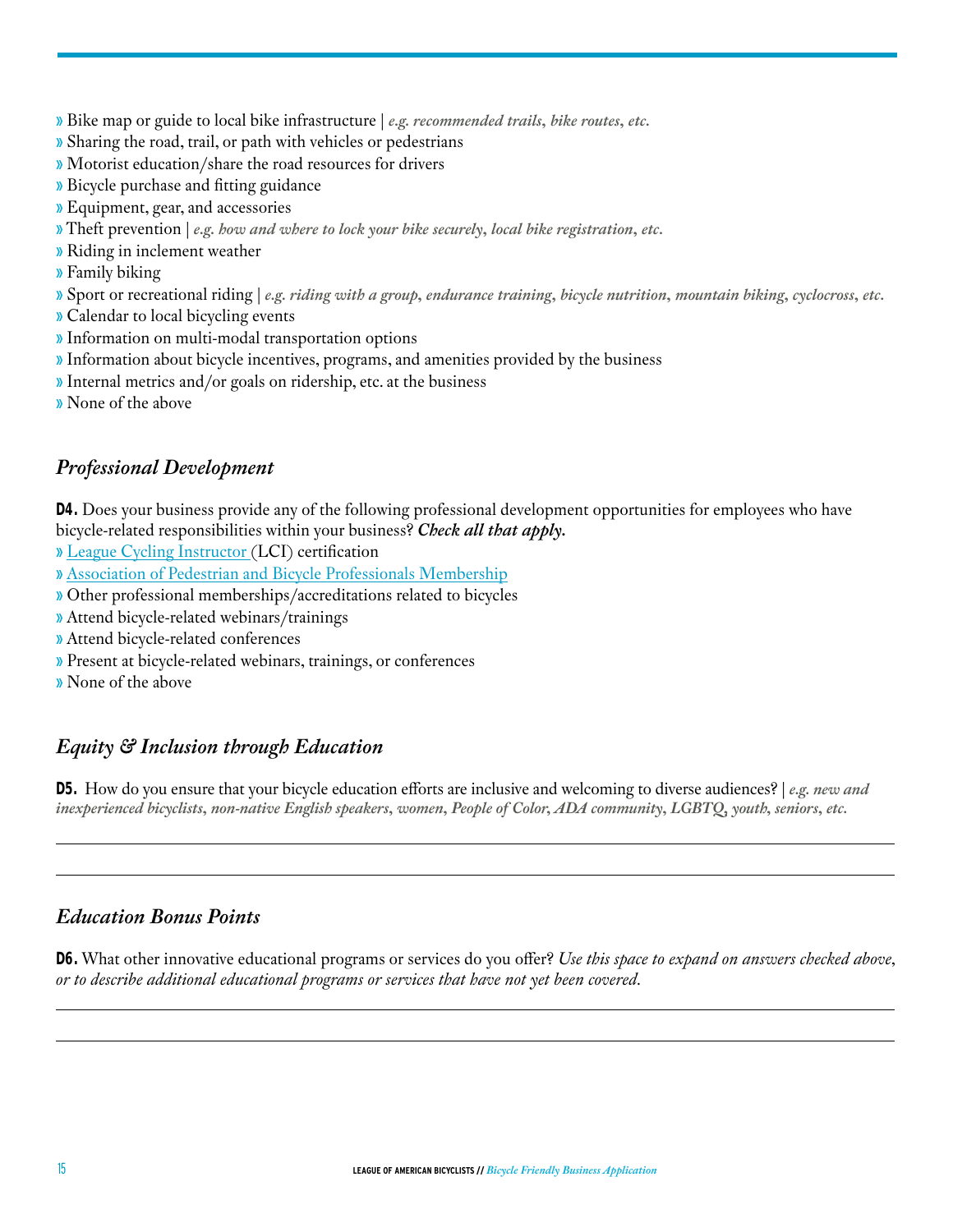# **EVALUATION & PLANNING**

## *Metrics & Goals*

**E1.** What percentage of employees commute to work by bike more than twice a week during optimal riding season? \_\_\_\_\_\_ *(Enter 0.00 - 100%)*

**E2.** Does the business collect any of the following internal bike-related data or metrics? *Check all that apply.* 

- » Employee [mode share](http://en.wikipedia.org/wiki/Modal_share)
- » Number of bike commuters
- » Demographics of bike commuters | *e.g. gender, age, race, etc.*
- » Number of bike trips
- » Length/duration of bike trips | *e.g. miles, hours, etc.*
- » Number of customers/guests arriving by bike
- » Metrics around recreational riding by employees
- » Safety metrics | *e.g. number of crashes, etc.*
- » Environmental metrics | *e.g. emissions or gas saved, car trips avoided, etc.*
- » Health and wellness metrics | *e.g. sick days reduced, calories burned, weight lost, etc.*
- » Economic metrics | *e.g. savings on maintenance, parking, or other expenses; expenses on bicycling program/improvements, etc.*
- » Number of events/classes/programs offered

» Participation in bicycle incentives, programs, classes, or events | *e.g. store discounts, tax benefit, cash prizes, employee bike club members, listserv, group rides, classes, BTWD, etc.*

- » Use of bike-related facilities/amenities | *e.g. bike racks occupancy, lockers/showers, repair station, bike fleet, etc.*
- » Hours logged toward advocacy/volunteering in support of bikes
- » Commuter satisfaction ratings
- » Reasons for commuting by bike
- » Barriers/obstacles to commuting by bike
- » Average employee home proximity to work
- » None of the above

**E2a.** Please upload most recent data collected for any categories checked above. *(File uploads only possible through online application form.)* 

- **E3.** How do you collect track this information? *Check all that apply.*
- $\sqrt{S}$ urvey $(s)$
- » Electronic/automatic counter(s)
- » Commuter logs
- » Employee interviews
- » National Bike Challenge or similar web-based tool
- » Strava or similar GPS/app-based tool
- » Point of Sale records or similar tool
- » Volunteer counters
- » Other**\*E3a**
- » N/A no data collected
- » None of the above
	- **E3a.** If other, please describe

NOTE: "Strava or similar GPS/app-based tool" as well as "Other" and "If other, please describe" answer options added in June 2021.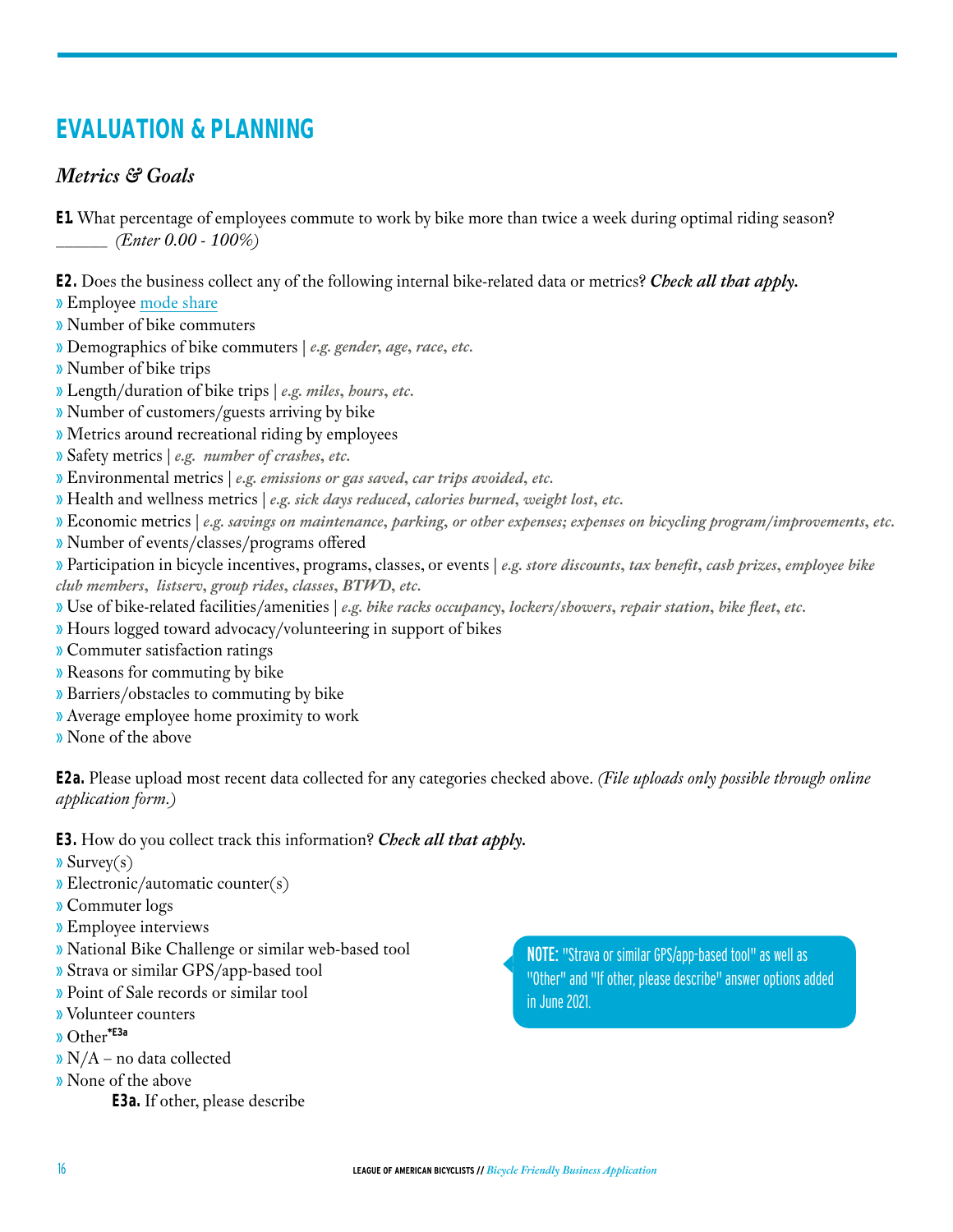<span id="page-16-0"></span>**E4.** Has the business set measurable goals for ridership or other bicycle-related metrics? » Yes **\*E4a**

» No

**E4a.** If yes, please describe goals.

#### *Dedicated Staff*

**E5.** Is there a bike coordinator or primary point of contact for internal bicycling issues at your business? » There is a full-time, paid bike coordinator at the business whose primary role is helping the business become bicyclefriendly and encouraging ridership.**\*E5a**

- » Promoting bicycling is a part of someone's official job description but they have other responsibilities as well.**\*E5a** *e.g. transportation coordinator, sustainability coordinator, health & wellness coordinator, etc.*
- » Helping the business become bicycle-friendly and encouraging ridership is a responsibility shared among multiple staff.

» Promoting bicycling is not a part of anyone's official job description, but management has granted someone permission to help the business become bicycle-friendly during working hours.**\*E5a**

» One or more employee has stepped up to help the business become bicycle-friendly on their own time.

» Currently, no one within the business is focused on encouraging ridership or helping the business become bicycle-friendly.

**E5a.** If someone is paid to work on biking issues for the business, what is their official title? Provide contact information if different from applicant.

**E6.** Is there an employee group involved with helping the business to assess and improve bicycle-friendliness of the workplace? *Check all that apply.*

» Bicycle User Group

» Workplace Bicycle or Transportation Advisory Committee

» Other related workplace committee that includes bicycling topics | *e.g. wellness, sustainability, operations, etc.*

» None of the above

#### *Policies and Plans*

**E7.** In what other ways does the business work to continually improve its bicycle services and amenities? *Check all that apply.*

- » Commuter or bicycle program survey conducted in last 2 years
- » Ongoing employee/customer feedback mechanism
- » Dedicated budget for internal bicycle-friendly improvements
- » Business-wide Bicycle or Transportation Action Plan
- » Other business-wide plan that includes bicycling (e.g. sustainability, corporate social responsibility, etc.)
- » Business-wide policies requiring minimum standards for biking amenities
- » Hired outside consultant to improve bicycle-friendliness of business
- » Partner with local bike advocate or similar group to improve bicycle-friendliness of business
- » Participate in other bike-related assessment program(s) besides BFB program
- » None of the above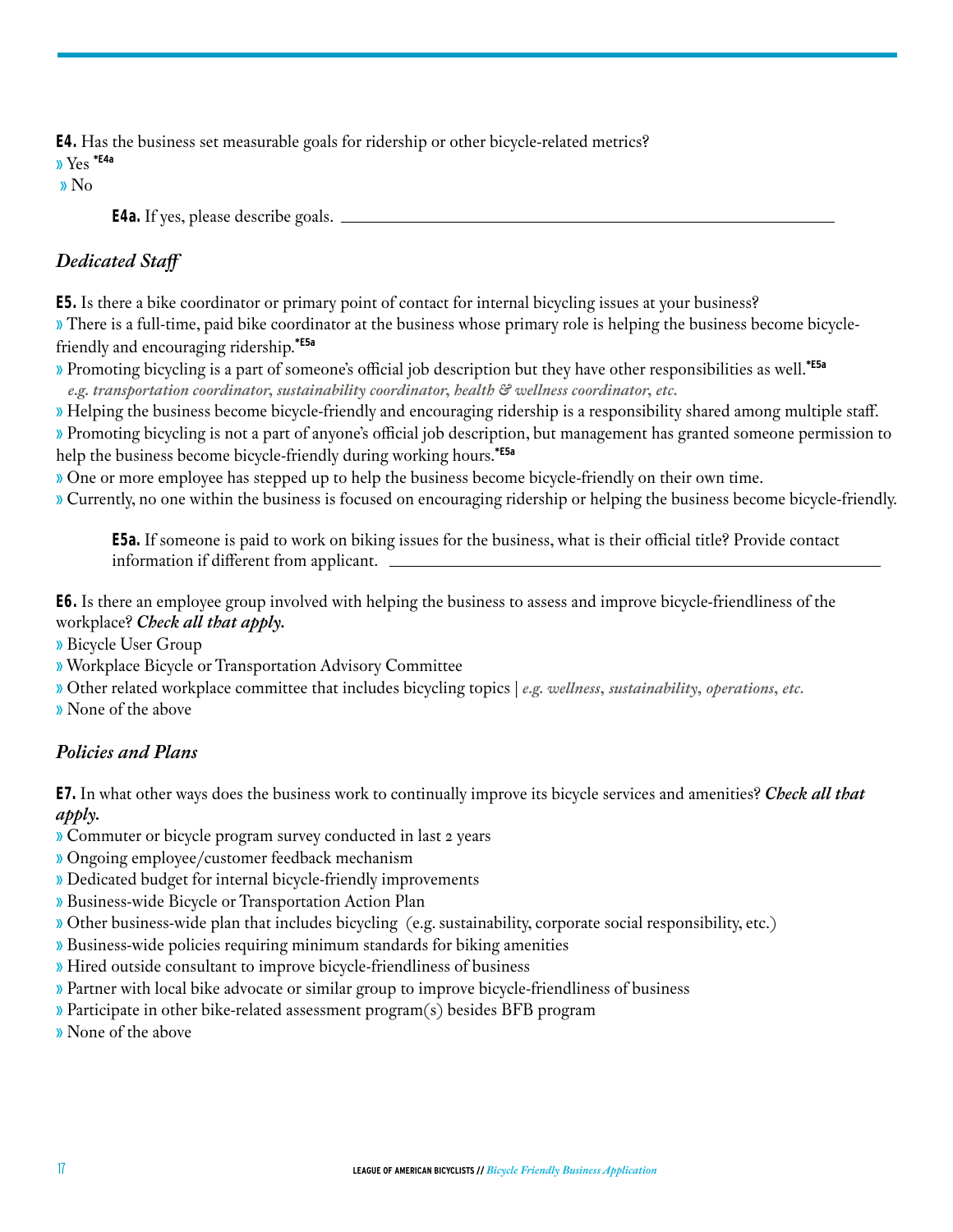**E8.** What has been your business's most significant investment in becoming bicycle-friendly?

**E9**. Please describe any concrete plans you have for the coming year to improve your company's bicycle-friendliness.

## *Equity & Inclusion through Evaluation & Planning*

**E10.** What feedback mechanisms or engagement methods do you use to learn about and address the bicycling needs of diverse populations? | *e.g. new and inexperienced bicyclists, non-native English speakers, women, People of Color, ADA community, LGBTQ, youth, seniors, etc.*

## *Evaluation & Planning Bonus Points*

**E11.** What other innovative evaluation & planning efforts are underway at the business? *Use this space to expand on answers checked above, or to describe any additional evaluation & planning efforts that have not yet been covered.* 

# **FINAL OVERVIEW**

**F1.** What are the top three reasons your business has made bicycling a priority? *Please click only up to three.* 

- » Bicycling *is* our business!
- » Company Values/Mission Statement
- » Employee morale
- » Corporate Social Responsibility plan
- » Employee productivity
- » Environmental issues/reduce carbon footprint
- » Health & wellness
- » Cost savings to the company
- » Employee recruitment/retention
- » Provide affordable transportation options
- » To attract customers
- » To reduce traffic/parking demand
- » Other **\*F1a**

**F1a.** If other, please describe.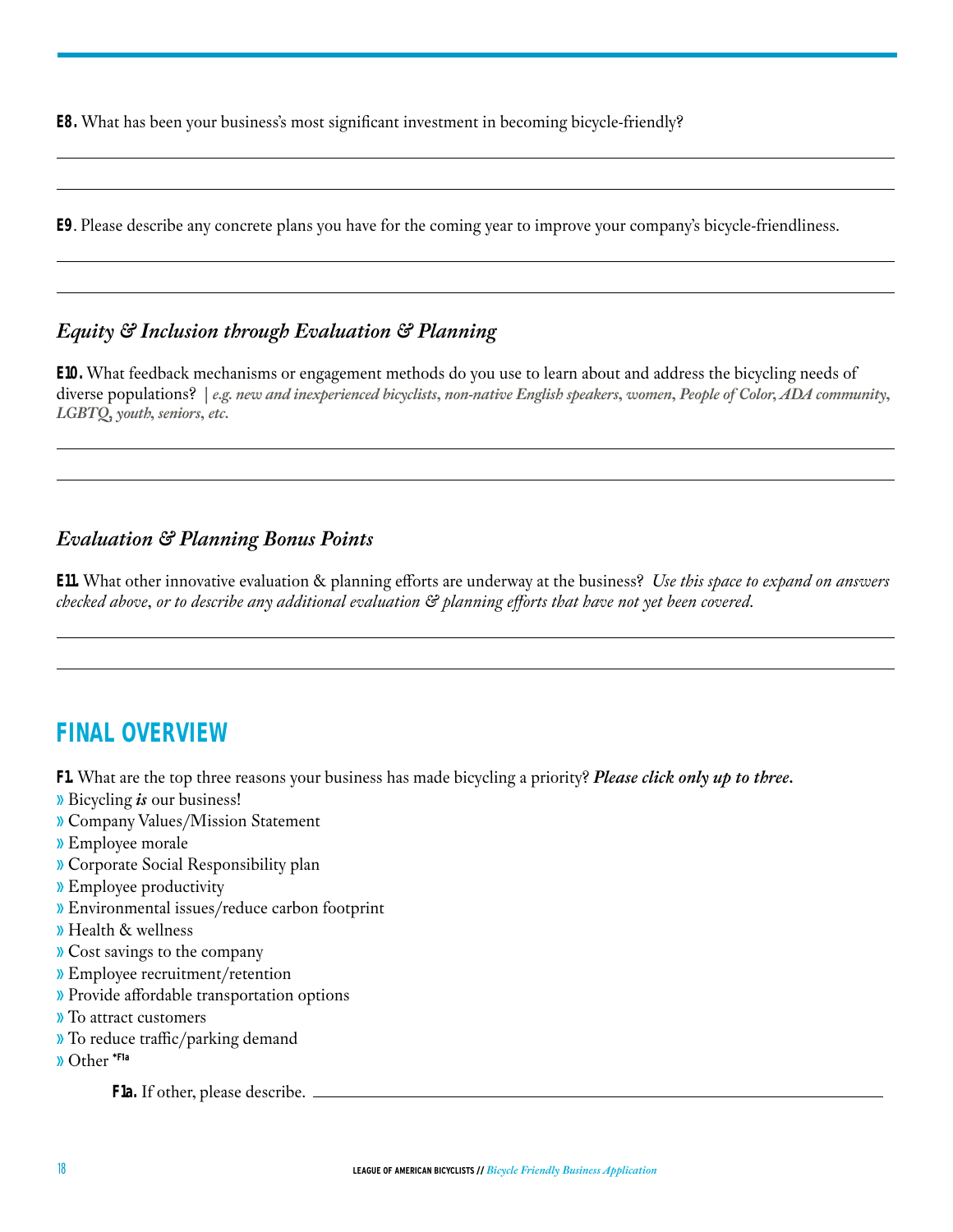**F2.** What other unique or innovative things does your business do to promote or support bicycling that have not been covered in this application?

**F3.** Briefly describe the most positive outcome of your company's support for bicycling.

**F4.** If this is a renewal application, what are the biggest improvements since your last application? *Write "N/A" if this is your first application.*

**F5.** List three reasons your business deserves to be recognized as a Bicycle Friendly Business.

2.

1.

**1.** The contract of the contract of the contract of the contract of the contract of the contract of the contract of the contract of the contract of the contract of the contract of the contract of the contract of the contr

**F6.** List three aspects of the business that need to improve to become more bicycle-friendly.

3.

2.

3.

**F7.** We often get requests for model BFB applications from aspiring businesses. Would you be willing to share your application?

» Yes

» No

**F8.** How did you hear about the Bicycle Friendly Business program?